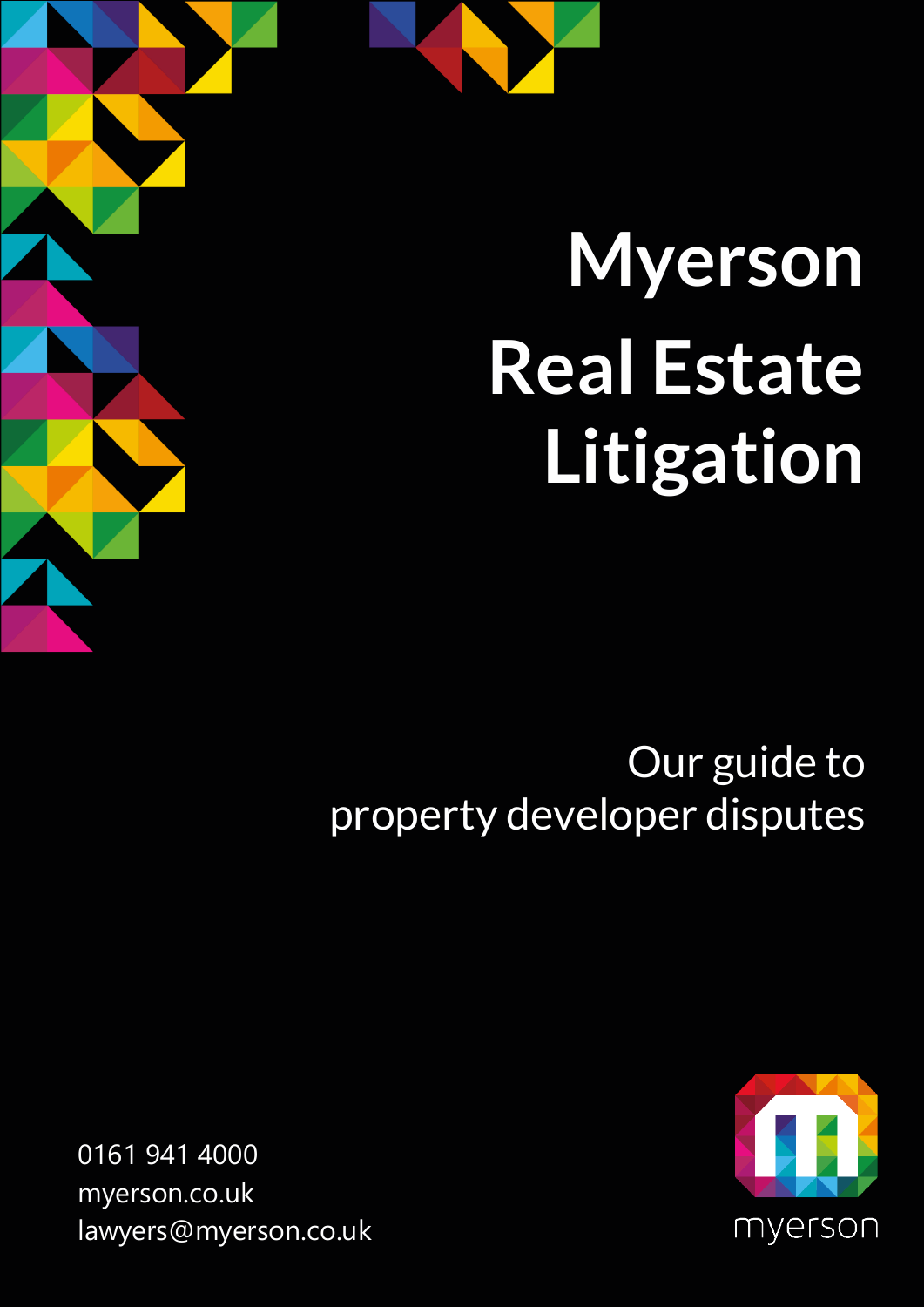## Welcome

At Myerson, our Real Estate Litigation solicitors are experts in advising on all aspects of property disputes. We are the firm of choice for both landlord and tenants of commercial properties. We act as trusted advisers, resolving all aspects of property disputes and providing positive outcomes.

## **Why Myerson?**

We are proud to act on behalf of a wide range of clients be they property owners, landlords or tenants in connection with commercial and residential property disputes.

Our specialist, dedicated team of property dispute solicitors have in-depth knowledge and a wealth of expertise in both bringing and defending complex and high-value matters.

We predominantly act for landlords, tenants, surveyors, developers, and property management companies across the UK. Whether you are a commercial or residential landlord or tenant, we offer high standards of professionalism and a wealth of experience, advising you with any dispute that arises.

As a firm, we are proud to be ranked as **Top Tier'** in the prestigious international directory [The Legal 500,](https://www.legal500.com/firms/2471-myerson-solicitors-llp/3510-altrincham-england/) and commended by The Times 'Best Law Firms 2019'. This means you can be certain that you will be receiving the highest quality legal advice and that we can advise you on complex real estate litigation issues.

You can find out more about our Real Estate Litigation Team by clicking [here.](https://www.myerson.co.uk/business/real-estate-litigation)



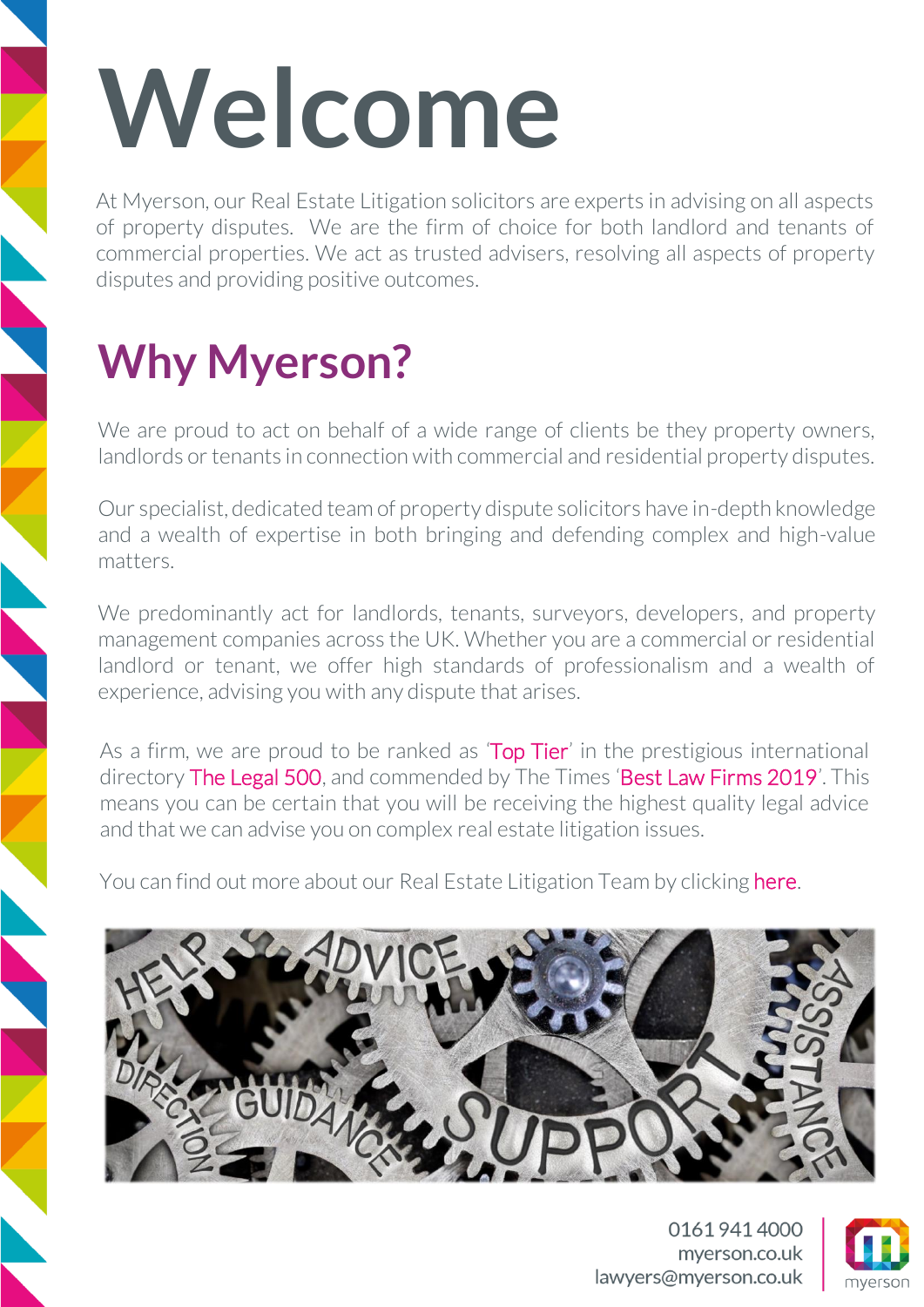## **How We Work.**

Every client and case is different, and we are here to support you every step of the

way.<br>Personal Partner-Led Service. Our experienced solicitors get to know you and your matter inside out, so we can best advise you. We know that dealing with litigation can be stressful and we aim to take that stress away from you. We strive to become your trusted adviser, providing value and most of all a genuine, personal service.

The Highest Level Of Expertise. Combining commerciality, practicality and legal expertise enables us to deal with real estate litigation matters in the most effective way.<br>**A Team You Can Trust.** We help clients nationwide with complex cases, acting for

businesses who need help resolving real estate litigation matters. You can rest assured that our expert team knows its stuff!



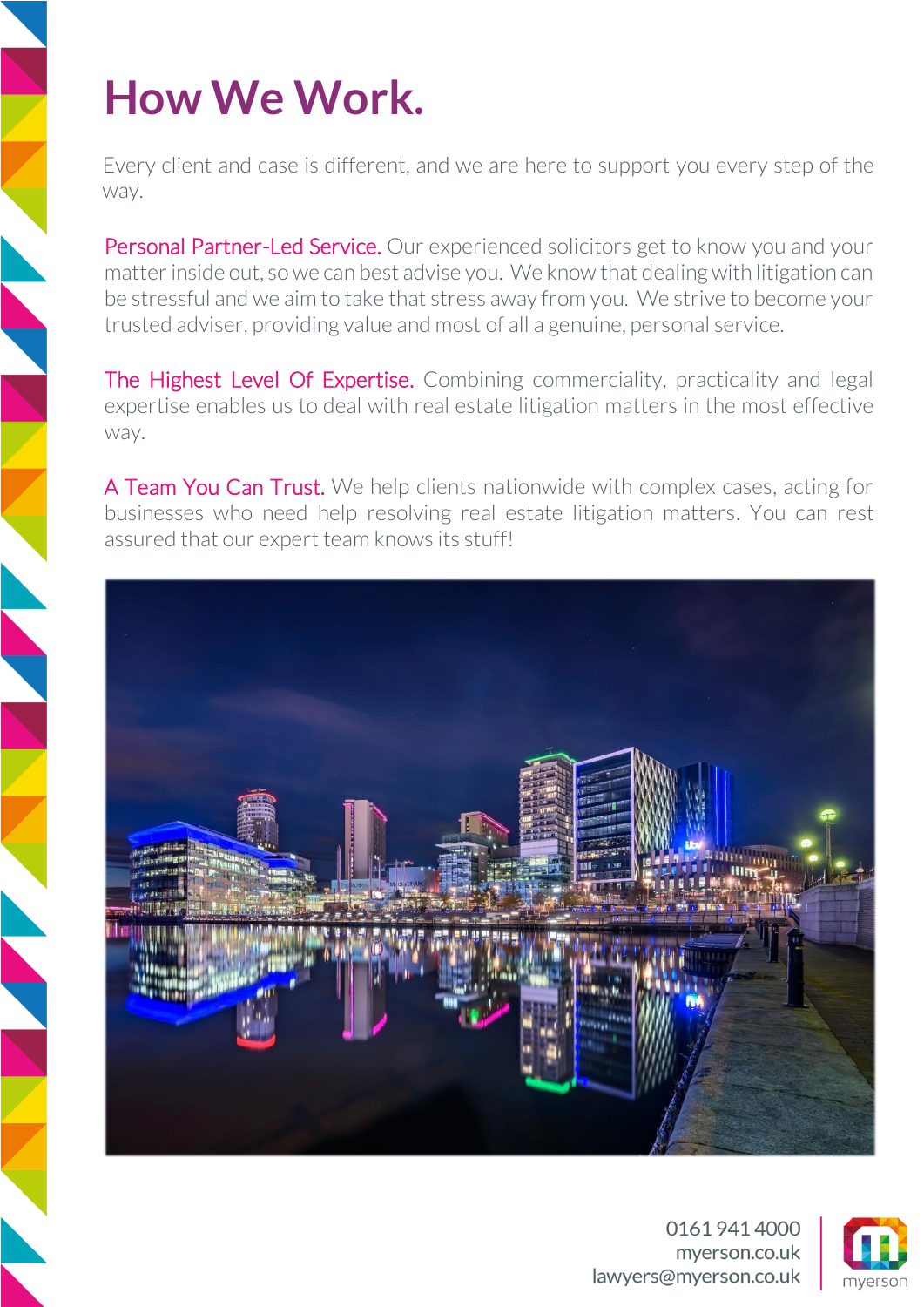## **Your Solicitors**



## **Seán Hackett**

Partner Real Estate Litigation

**0161 941 4000 [sean.hackett@myerson.co.uk](mailto:sean.hackett@myerson.co.uk)** 



### **Laura Pile**

Partner Real Estate Litigation

**0161 941 4000 [laura.pile@myerson.co.uk](mailto:laura.pile@myerson.co.uk)** 

#### l<br>C The solicitors that will be working with you are specialists.

All of the solicitors in our real estate litigation team are specialists and have a detailed understanding of real estate law and procedures.

Your matter will be handled discreetly and efficiently, overseen by Seán Hackett and Laura Pile, Partners in our Real Estate Ligation Department.

Your team of solicitors will provide practical advice and work with you in order to deal with your real estate litigation matters in the best way possible. This means you can concentrate on what's important, running your business.

You can find out more about our Real Estate Litigation Team by clicking here.

01619414000 mverson.co.uk lawyers@myerson.co.uk

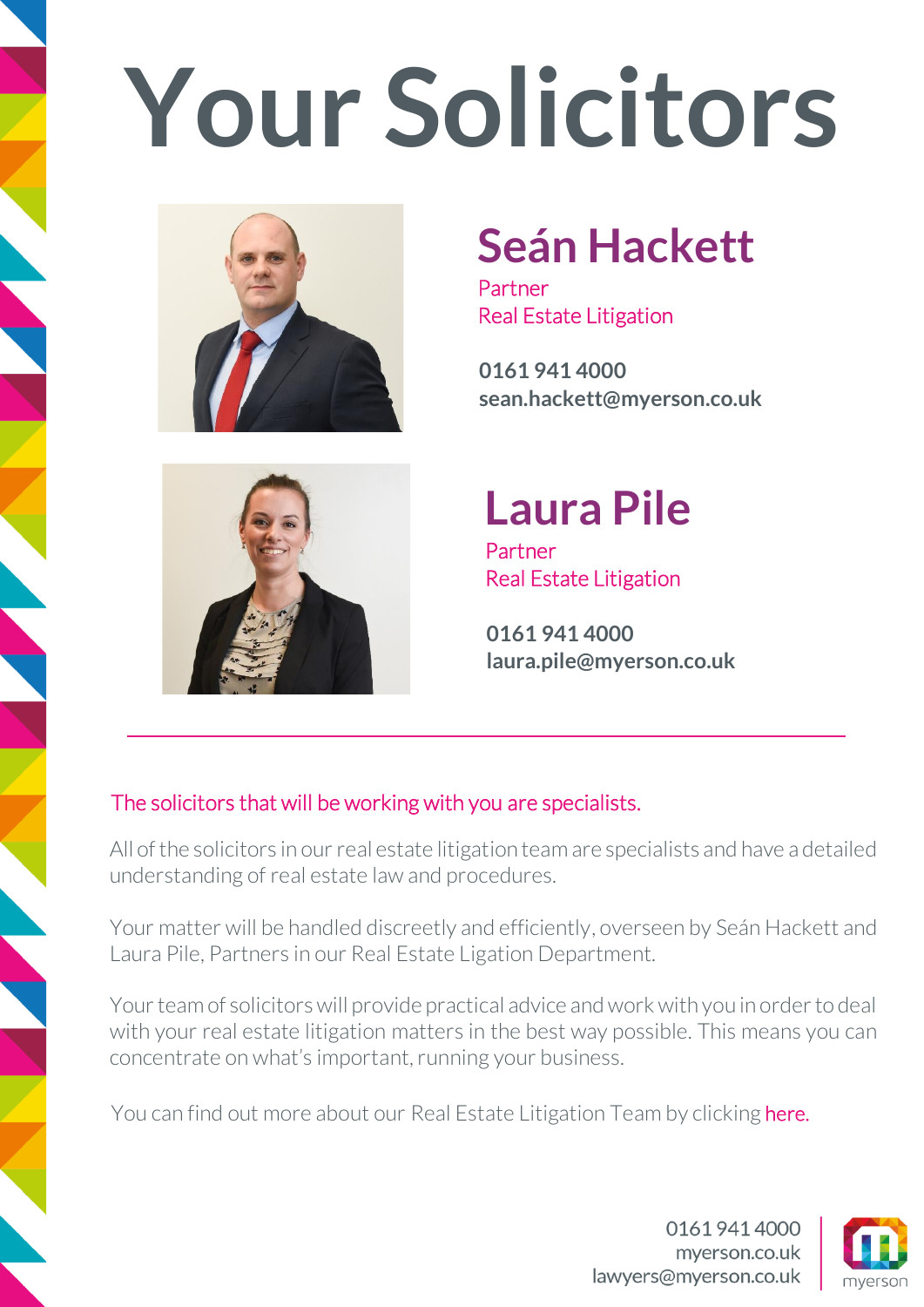## **Developer Disputes**

We help developers resolve disputes promptly so that they can focus on developing their site without the distraction of a legal dispute.

Disputes that relate to a development can be dealt with in a variety of ways depending upon the dispute that has arisen and the relationship between the parties.

Some disputes will involve Court proceedings being issued or arbitration being commenced whereas other disputes may be better dealt with through a negotiated settlement.

We assess each matter on its facts and will outline all of your options and advise you on the best course of action depending upon the objective you want to achieve.

## **Our Expertise**

#### Clearing a site of existing tenants/licensees

One of the first stages of any development will be to clear the site from existing occupiers. We can review the basis upon which they are occupying the site and prepare a strategy with you to obtain vacant possession of the site as and when you need it.

#### Service Charge Disputes

If proceedings are issued against you because, for example, the service charges are unreasonable or have not been demanded correctly, then we can take away the stress of dealing with this from you, advise you on your options, defend the proceedings and bring them to a swift resolution.

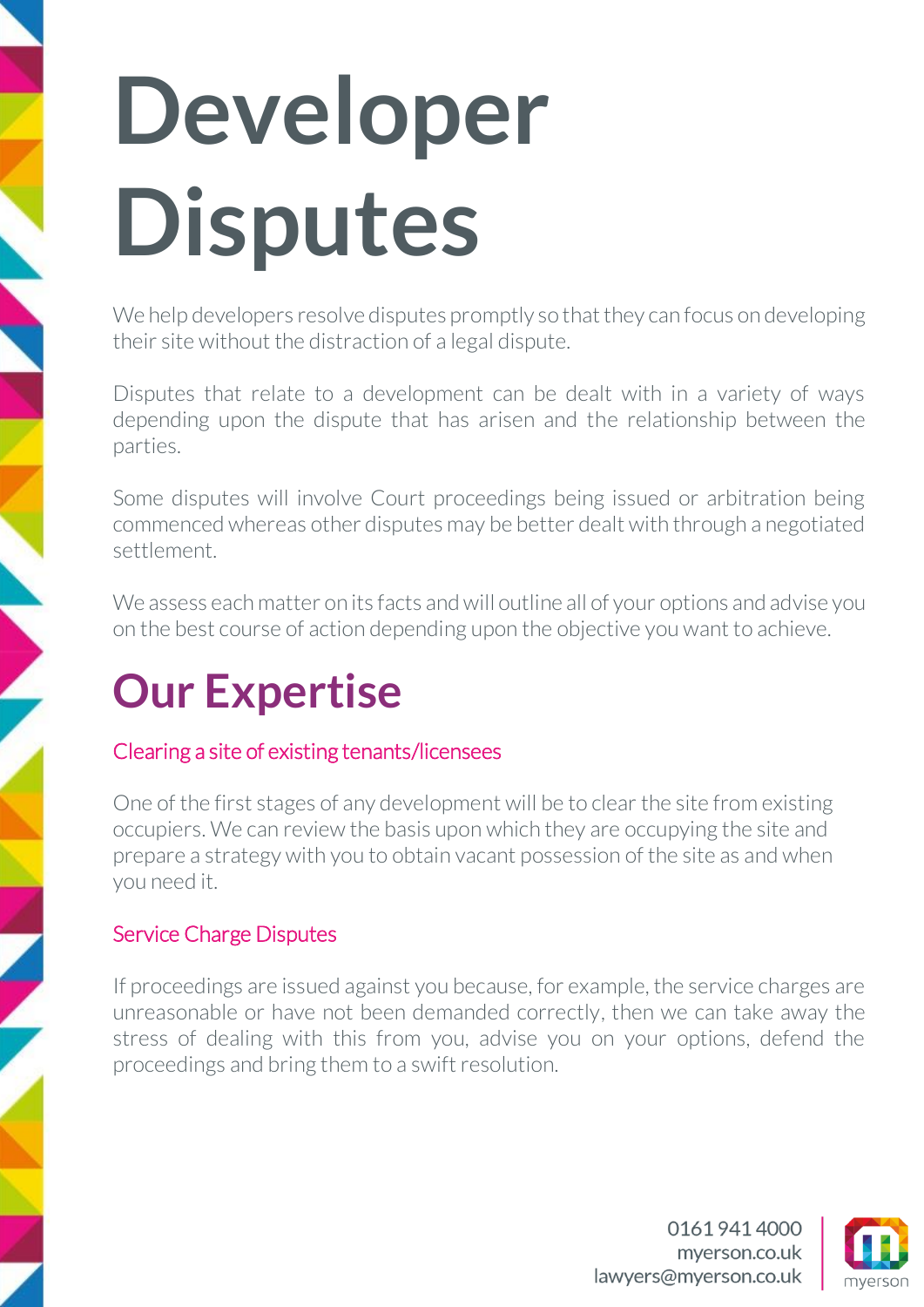#### Rent, Ground Rent and Service Charge Arrears

As a developer, you may have retained the management of the site and the ability to recover rents or ground rents. Should you have any issues in demanding or recovering these from the tenants, then we can assist you with this so that the arrears do not build up.

### Right to light

When developing a site, you always have to give thought to whether you will be faced with any rights to light claims. We have experience of dealing with claims of this nature and can assist you in resolving any issues you encounter.

#### **Oversailing**

Oversailing can be a big problem for developers. We can act on your behalf should you be faced with a claim and fight your corner. We can also advise you of your risks at the outset and assist our Real Estate Team in negotiating and preparing the terms of an Oversailing Licence.

#### **Trespassers**

Trespassers can be a common problem for developers. We have a wealth of experience of obtaining possession from trespassers and aim to resolve the matter promptly to minimize any delays to the development of the site.

#### Development Constraints

We work alongside our Real Estate Team to resolve any development constraints at the development site. For example, there may be access issues or issues concerning rights of way. We can advise you on your legal position and your commercial and legal options to resolve any concerns you have about the site.

#### Right of first refusal

If you are considering making a disposal of your interest in a building that contains flats then by law, you must offer it to the tenants before offering it on the open market. Failure to do so is a criminal offence.

We regularly advise landlords in relation to their obligations and can guide you through the process which will initially involve serving notices on the tenants.

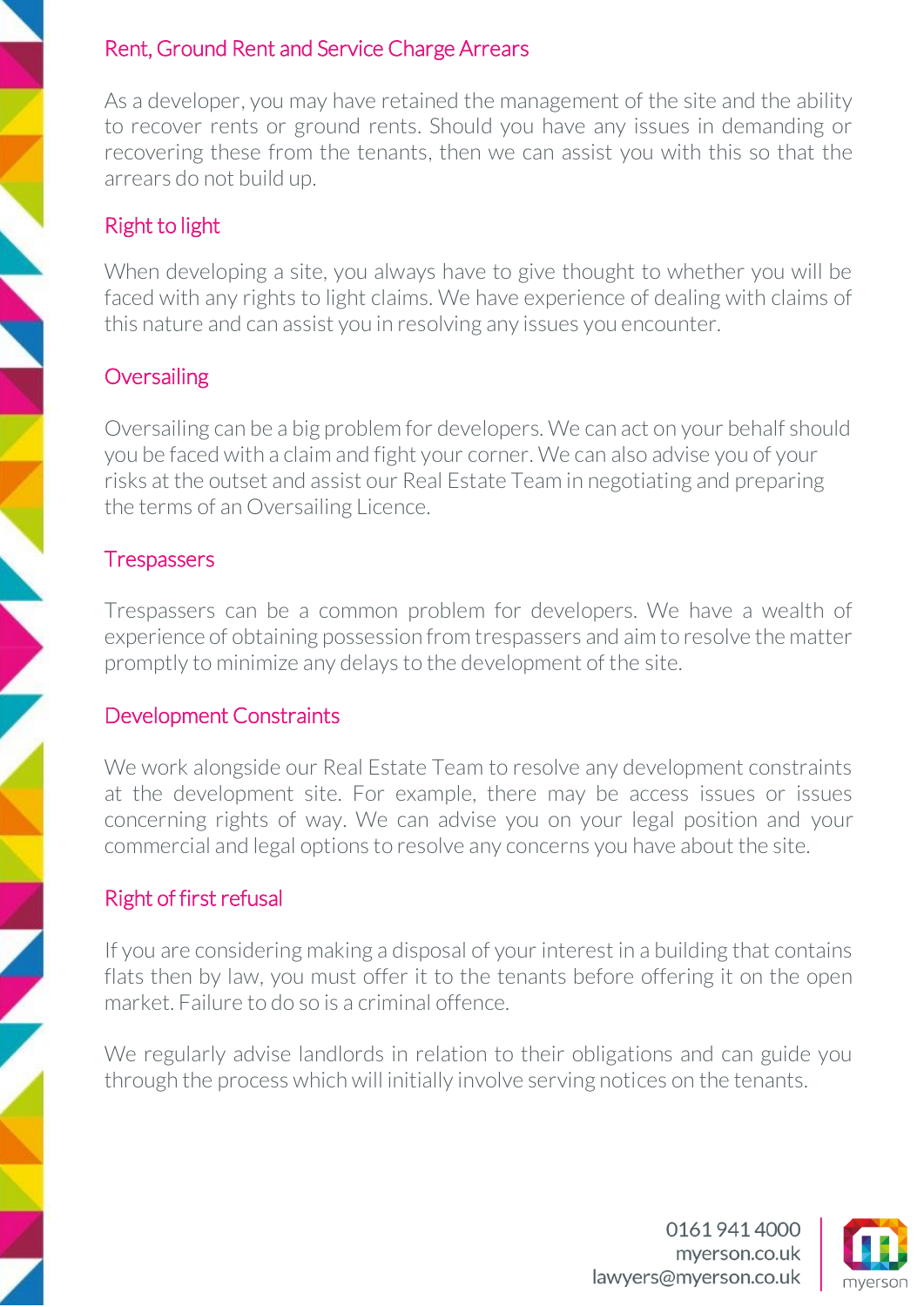## **Don't just take our word for it…**

 *"Thank you once again for your work on our matter, the service we've received from Myerson has been second to none".*

*"The team at Myerson Solicitors is timely and very responsive".*

 *"Thank you very much for all your efforts, the professional and efficient management of the case and the shrewd counselling we received from you in this matter".*

 *"The team at Myerson are client-friendly and clear and incisive thinkers".*

*"Thank you for all your help and support in successfully resolving my case, which would not have been achieved without your assistance".*

*"The team at Myerson are excellent at every level with tremendous strength in depth".*

 *"The members of the team are all exceptional – proactive, excellent communicators, engaging and consistently highly effective".*

*"The team are exceptional, dynamic and creative litigators with excellent communication skills, tenacity and a proven track record of success in the most complex and challenging of cases".*

 *"The team are commercially astute, incisive, positive and assured".*

 *"All levels of the team reflect the same high level of knowledge and expertise allowing no* weak links in the chain, which in turn ensures that best interests are safeguarded".

To view more Myerson reviews visit our Review Solicitors page by **clicking here.**